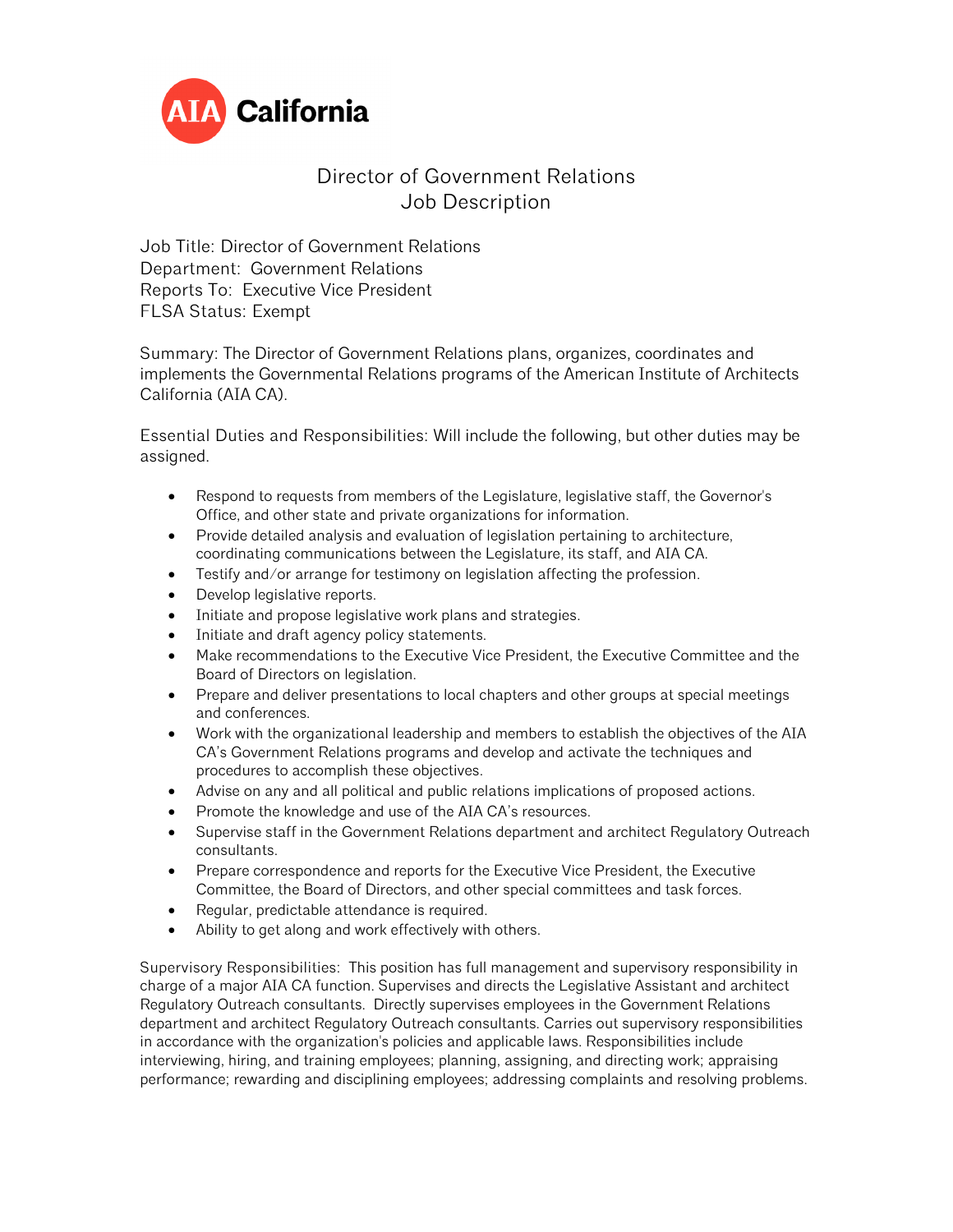

Measures of Performance: The Director of Government Relations shall be considered to be performing in an acceptable manner when the following have been accomplished:

- 1. Problem Solving Identifies and resolves problems in a timely manner; Gathers and analyzes information skillfully; Develops alternative solutions; Works well in group problem solving situations; Uses reason even when dealing with emotional topics.
- 2. Member Service Manages difficult member situations; Responds promptly to member needs; Solicits member feedback to improve service; Responds to requests for service and assistance; Meets commitments.
- 3. *Interpersonal Skills* Focuses on solving conflict, not blaming; Maintains confidentiality; Listens to others without interrupting; Remains open to others' ideas and tries new things.
- 4. *Oral Communication* Speaks clearly and persuasively in positive or negative situations; Listens and gets clarification; Tailors the content of speech to the level and experience of the audience; Uses appropriate grammar and choice of words in oral speech; Organizes ideas clearly in oral speech; Responds well to questions; Demonstrates group presentation skills; Participates in meetings.
- 5. Written Communication Writes clearly and informatively; Edits work for spelling and grammar; Varies writing style to meet needs; Presents numerical data effectively; Able to read and interpret written information.
- 6. Teamwork Balances team and individual responsibilities; Exhibits objectivity and openness to others' views; Gives and welcomes feedback; Contributes to building a positive team spirit; Puts success of team above own interests; Able to build morale and group commitments to goals and objectives; Supports everyone's efforts to succeed; Listens and responds constructively to other team members' ideas; Offers support for others' ideas and proposals; Is open with other team members about his/her concerns; Expresses disagreement constructively.
- 7. Ethics Treats people with respect; Keeps commitments; Inspires the trust of others; Works with integrity and ethically; Upholds organizational values.
- 8. Organizational Support Follows policies and procedures; Completes administrative tasks correctly and on time; Supports organization's goals and values; Benefits organization through outside activities; Supports affirmative action and respects diversity.
- 9. Planning/Organizing Prioritizes and plans work activities; Uses time efficiently; Plans for additional resources; Sets goals and objectives; Organizes or schedules other people and their tasks; Develops realistic action plans.
- 10. Professionalism Approaches others in a tactful manner; Reacts well under pressure; Treats others with respect and consideration regardless of their status or position; Accepts responsibility for own actions; Follows through on commitments.
- 11. Delegation Delegates work assignments; Matches the responsibility to the person; Gives authority to work independently; Sets expectations and monitors delegated activities; Provides recognition for results.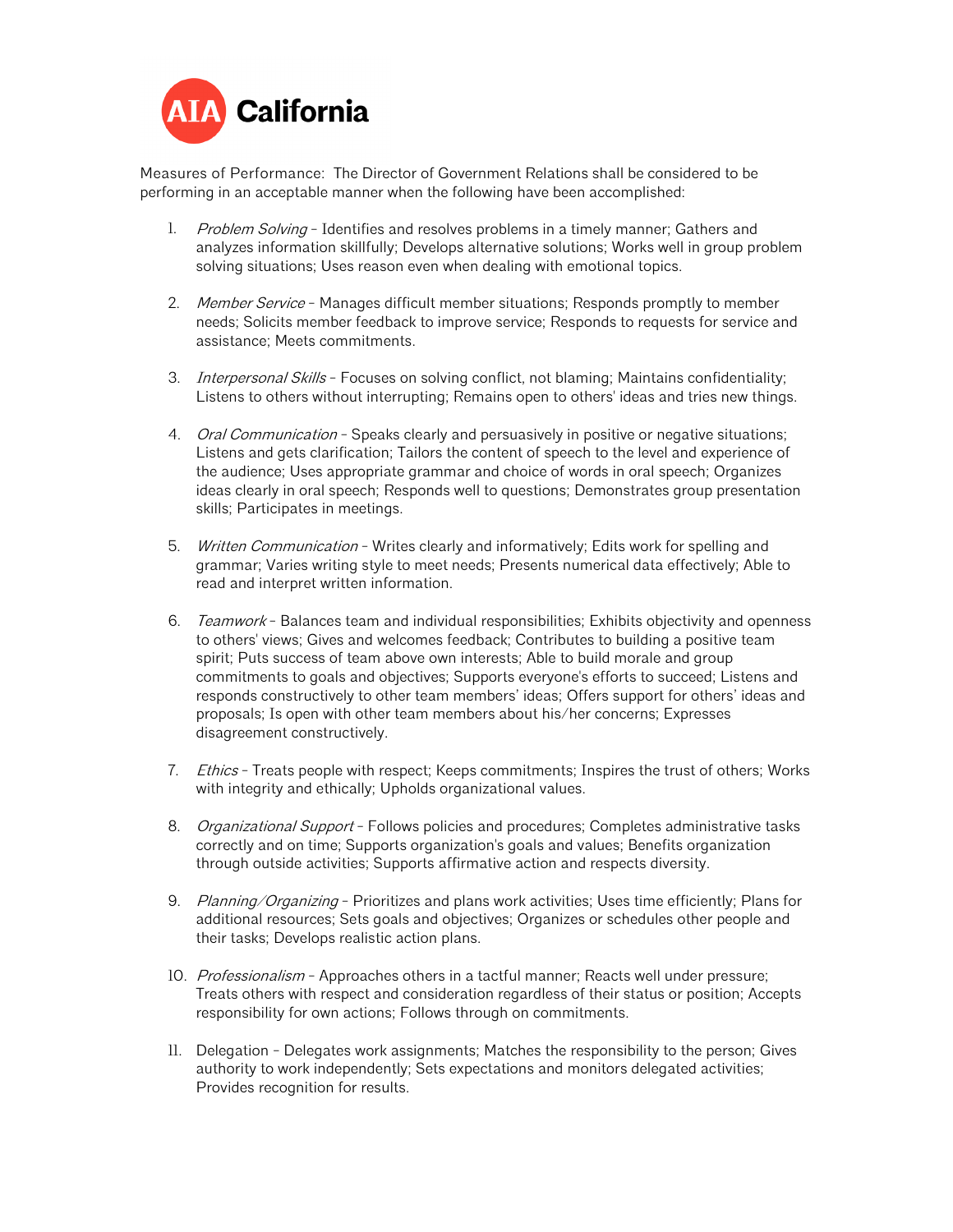

- 12. Leadership Exhibits confidence in self and others; Inspires and motivates others to perform well; Effectively influences actions and opinions of others; Accepts feedback from others; Gives appropriate recognition to others.
- 13. Managing People Includes staff in planning, decision-making, facilitating and process improvement; Takes responsibility for subordinates' activities; Makes self available to staff; Provides regular performance feedback; Develops subordinates' skills and encourages growth; Solicits and applies customer feedback (internal and external); Fosters quality focus in others; Improves processes, products and services.; Continually works to improve supervisory skills.

Qualifications: To perform this job successfully, an individual must be able to perform each essential duty satisfactorily. The requirements listed below are representative of the knowledge, skill, and/or ability required. Reasonable accommodations may be made to enable individuals with disabilities to perform the essential functions.

Education and/or Experience: Bachelor's degree (B.A.) from four-year college or university; or one to two years related experience and/or training; or equivalent combination of education and experience. Requires skills and knowledge at the highest level with responsibility for work of the most sensitive nature as it relates to the AIA CA's primary mission.

Language Skills: Ability to read, analyze, and interpret general business periodicals, professional journals, technical procedures, or governmental regulations. Ability to write reports, business correspondence, and procedure manuals. Ability to effectively present information and respond to questions from groups of managers, members, governmental bodies/boards and the general public.

Reasoning Ability: Ability to solve practical problems and deal with a variety of concrete variables in situations where only limited standardization exists. Ability to interpret a variety of instructions furnished in written, oral, diagram, or schedule form.

Computer Skills: To perform this job successfully, an individual should have knowledge of the Microsoft Office Suite of products.

Certificates, Licenses, Registrations: A current CA driver's license and proof of auto insurance are required.

Technical Skills: Demonstrate ability to: work effectively in a legislative setting; establish and maintain effective communications between members of the legislative and executive branches of government; establish and maintain effective communications between local, state, and federal agencies; analyze problems which lend themselves to legislative or regulatory solutions.

Management/Other Skills: Effective personal presentation skills; strong writing skills; ability to analyze situations accurately and take appropriate action; effectiveness in dealing with the public, other employees, and members; leadership; independence with the ability to act authoritatively in a functional specialty; knowledge of formal and informal aspects of the legislative process, the AIA CA's goals and policies, and governmental functions and organization at the state level; ability to reason logically and creatively and utilize a variety of techniques to resolve conflicting governmental and/or managerial problems; develop and evaluate alternatives; gain and maintain the confidence and cooperation of those contacted during the course of work; review and edit written reports; establish and maintain project priorities; negotiation and persuasion. Personal characteristics of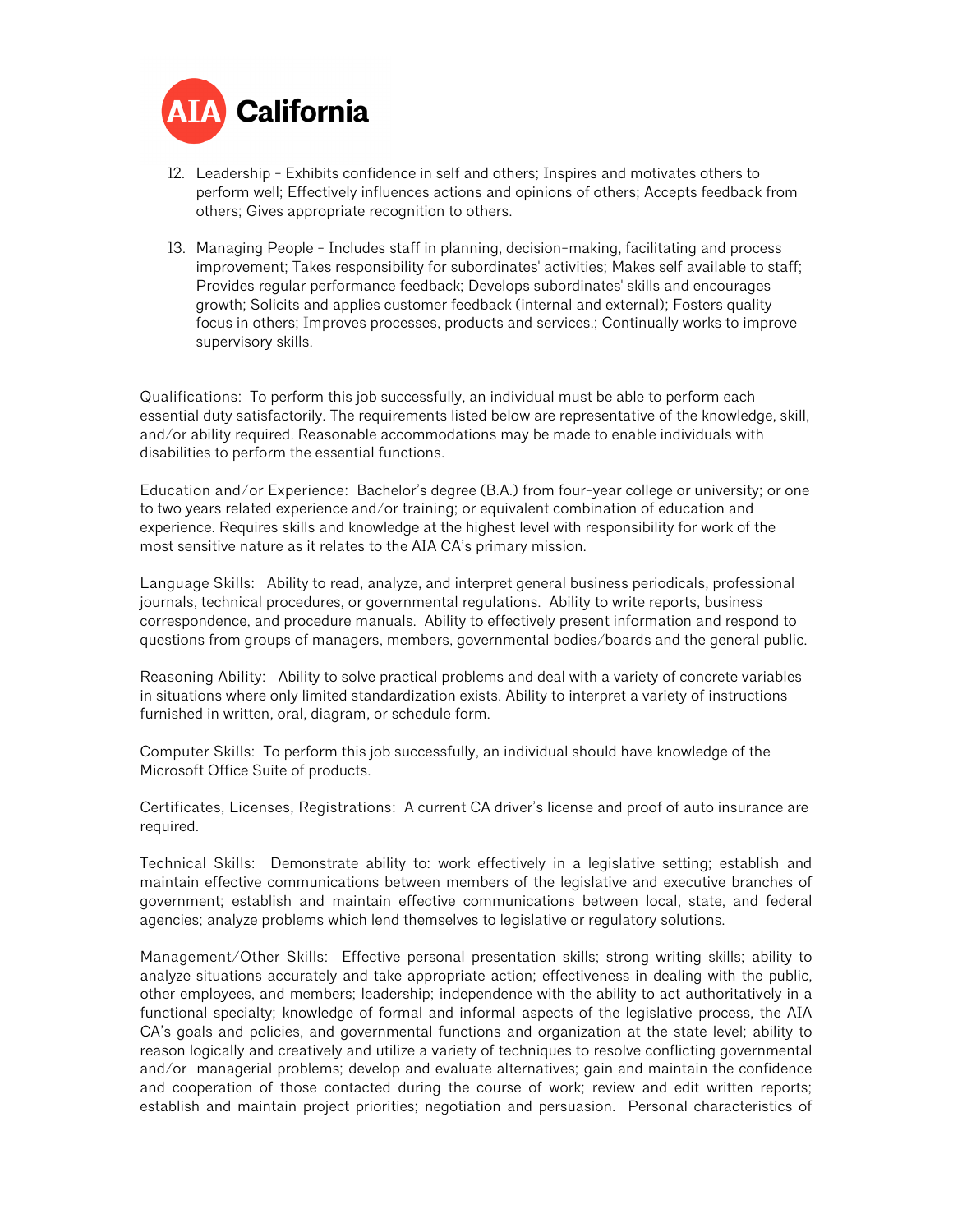

creativity, initiative, flexibility, sensitivity, and self-initiative are also required.

Position Requirements:

Membership: Close working relationship with many members. Makes presentations to members at Chapter meetings throughout the State. Also interacts with members at national level through attendance at AIA National conferences and meetings.

Governing Structure: Staff liaison to all Government Relations Committees, such as the Advocacy Advisory Committee, the Urban Design Committee, the Climate Action Committee, and any other related task forces and committees. Attends and participates in all Executive Committee meetings. Assists in the development and organization of Executive Committee and Board of Directors agendas. Attends all Board of Directors meetings. Submits technical reports and analyses to the Board of Directors. Makes verbal status reports and presentations at Board of Directors meetings as required. Attends committee meetings, Executive Committee and Board meetings to provide technical information, and to advise on policy. Also attends CALC-PAC Trustee meetings as political advisor.

Government: Acts as primary liaison with legislative staff, state departments, federal agencies and local government bodies. Attends and testifies at legislative hearings and regulatory hearings. Attends and/or speaks at meetings of allied professionals. Also attends meetings and assists in the development of agendas for the Architects & Engineers Conference Committee meetings.

Consultants/Vendors: Works closely with contract lobbyist and other consultants.

Public: Responds to all inquiries. Acts as AIA CA's representative at meetings of community-based, civic, or allied professional organizations as required.

Media: Assists Communications/Public Affairs Program in responding to media information requests related to legislative or regulatory issues.

Related Organizations: Relates often with local components and the National AIA, as well as other state AIA components.

Allied Organizations: Encouraged to attend meetings of other allied professionals which bring additional visibility to the work of AIA CA.

Association Staff: Heavy contact with other staff regarding cross-programmatic activities of the AIA CA.

Policy Formulation: Develops procedures and policies for committee, Board, and Executive Committee operations. Initiates drafts and presents proposed policies as they relate to ballot measures, legislative bills, regulatory proposals, and/or political candidates.

Planning: Assists the Executive Vice President in planning the succeeding year's legislative and regulatory programs. Assists the Vice President for Government Relations in planning for his/her two-year term. Assists is planning the agendas for Executive Committee and Board of Directors meetings. Responsible for the planning of Advocacy Advisory Committee, Urban Design Committee, Climate Action Advocacy Subcommittee, and CALC-PAC meetings. Assists in planning Government Relations related programs for AIA CA grassroots lobbying. Assists in planning for AIA CA activities at AIA Grassroots conference (or related advocacy events).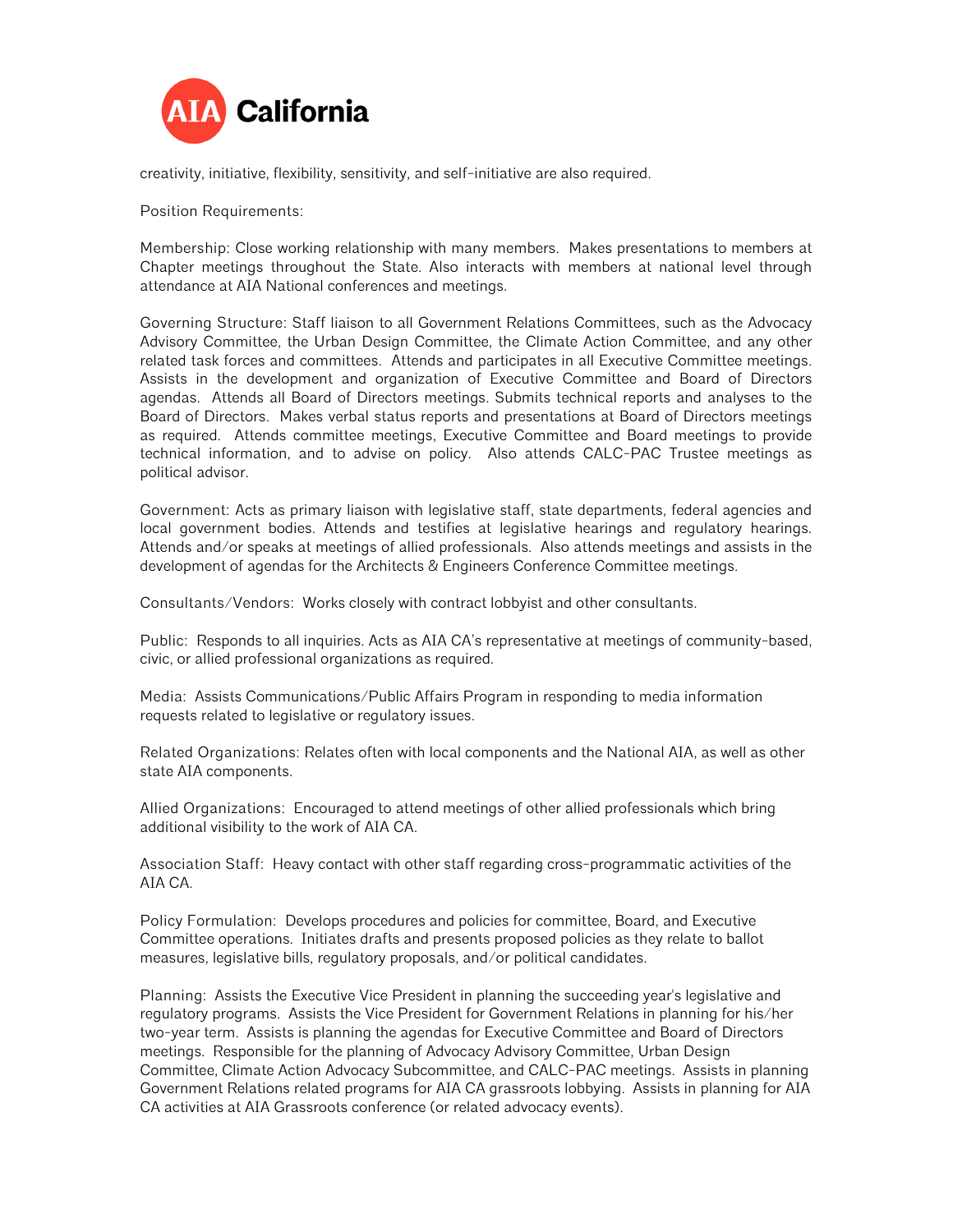

Decision Authority: Demonstrates authority to make immediate on-the-spot decision in legislative and/or regulatory committees on behalf of AIA CA if necessary; full decision-making authority over Government Relations staff activity.

Budgetary: Drafts annual budget request for Government Relations program in conjunction with the Finance Director. Administratively responsible for approximately \$300,000.00 annually.

Physical and Emotional Demands: The physical demands described here are representative of those that must be met by an employee to successfully perform the essential functions of this job. Reasonable accommodations may be made to enable individuals with disabilities to perform the essential functions. The inability to cope with a stressful work environment does not constitute a protected disability.

While performing the duties of this job, the employee is frequently required to sit. The employee is occasionally required to stand; walk, talk or hear.. Specific vision abilities required by this job include close vision, distance vision, color vision, peripheral vision, depth perception and ability to adjust focus.

Work Environment: The work environment characteristics described here are representative of those an employee encounters while performing the essential functions of this job. Reasonable accommodations may be made to enable individuals with disabilities to perform the essential functions.

The noise level in the work environment is usually quiet.

\_\_\_\_\_\_\_\_\_\_\_\_\_\_\_\_\_\_\_\_\_\_\_\_\_\_\_\_\_\_

\_\_\_\_\_\_\_\_\_\_\_\_\_\_\_\_\_\_\_\_\_\_\_\_\_\_\_\_\_\_\_\_\_\_\_\_\_\_\_\_\_\_\_\_\_\_\_\_\_\_\_\_\_

\_\_\_\_\_\_\_\_\_\_\_\_\_\_\_\_\_\_\_\_\_\_\_\_\_\_\_\_\_\_\_\_\_\_\_\_\_\_\_\_\_\_\_\_\_\_\_\_\_\_\_\_\_

Acknowledgements: I have reviewed and understand the above job description and believe it to be accurate and complete. I also understand that the company retains the right to change this job description at any time. I also understand that this job description is not a contract for work.

I certify that I possess all of the "Essential Requirements" of the job outlined herein, except as noted here (If none, so state):

I certify that I am fully capable (with or without a reasonable accommodation) of performing all of the essential functions documented herein, and I do not have a physical or mental disability that would jeopardize the health and or safety of my co-workers.

 $\Box$  I do not require an accommodation in order to perform the essential functions of this job as indicated in this job description.

 $\_$  ,  $\_$  ,  $\_$  ,  $\_$  ,  $\_$  ,  $\_$  ,  $\_$  ,  $\_$  ,  $\_$  ,  $\_$  ,  $\_$  ,  $\_$  ,  $\_$  ,  $\_$  ,  $\_$  ,  $\_$  ,  $\_$  ,  $\_$  ,  $\_$  ,  $\_$  ,  $\_$  ,  $\_$  ,  $\_$  ,  $\_$  ,  $\_$  ,  $\_$  ,  $\_$  ,  $\_$  ,  $\_$  ,  $\_$  ,  $\_$  ,  $\_$  ,  $\_$  ,  $\_$  ,  $\_$  ,  $\_$  ,  $\_$  ,

 $\Box$  I require an accommodation in order to perform the essential function of this job as indicated on this job description. The accommodation I require is: